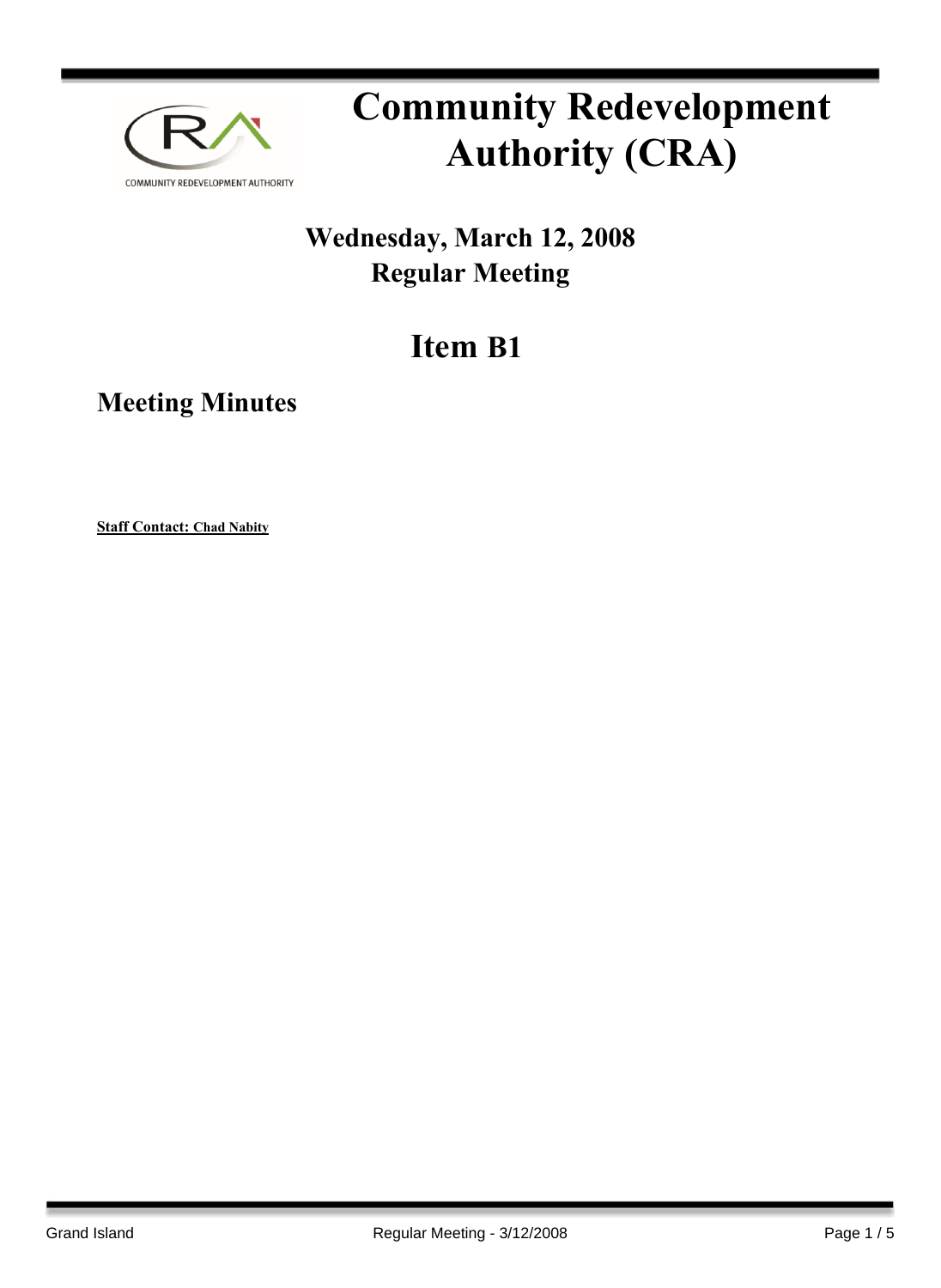#### OFFICIAL PROCEEDINGS

#### MINUTES OF

#### COMMUNITY REDEVELOPMENT AUTHORITY MEETING OF MARCH 12, 2008

Pursuant to due call and notice thereof, a Regular Meeting of the Community Redevelopment Authority of the City of Grand Island, Nebraska was conducted on March 12, 2008 at City Hall 100 E First Street. Notice of the meeting was given in the March 5, 2008 Grand Island Independent.

- 1. CALL TO ORDER Chair Barry Sandstrom called the meeting to order at 4:03 p.m. The following members were present: Barry Sandstrom, Tom Gdowski, Sue Pirnie, Glen Murray. Also present were; Director, Chad Nabity; Secretary Rose Woods; CRA Attorney; Duane Burns, Council Liaison; Peg Gilbert; Finance Director, Dale Springer; Grand Island Independent Reporter, Tracy Overstreet; Cicada Dwellings presenters, Todd Brown; Cody Brown. Also two members of the Grand Island Women's Club and one Second Street property owner were in attendence. Barry Sandstrom stated this was a public meeting subject to the open meeting laws of the State of Nebraska. He noted that the requirements for an open meeting were posted on the wall easily accessible to anyone who would like to read through them.
- 2. APPROVAL OF MINUTES. A motion for approval of the Minutes for the February 13, 2008 CRA Meeting was made by Murray, and seconded by Pirnie. Upon roll call vote, all present voted aye. Motion carried unanimously.
- 3. APPROVAL OF FINANCIAL REPORTS. Dale Springer reviewed the financial reports for the period of February 1, 2008 through February 29, 2008. He noted revenue in the amount of \$18,875 and expenses in the amount of \$109,662 for the month. Total cash was \$935,864. Motion by Gdowski, second by Murray, to approve the financial reports. Upon roll call vote, all present voted aye. Motion carried unanimously. Also Springer reminded the CRA council that its budget time again.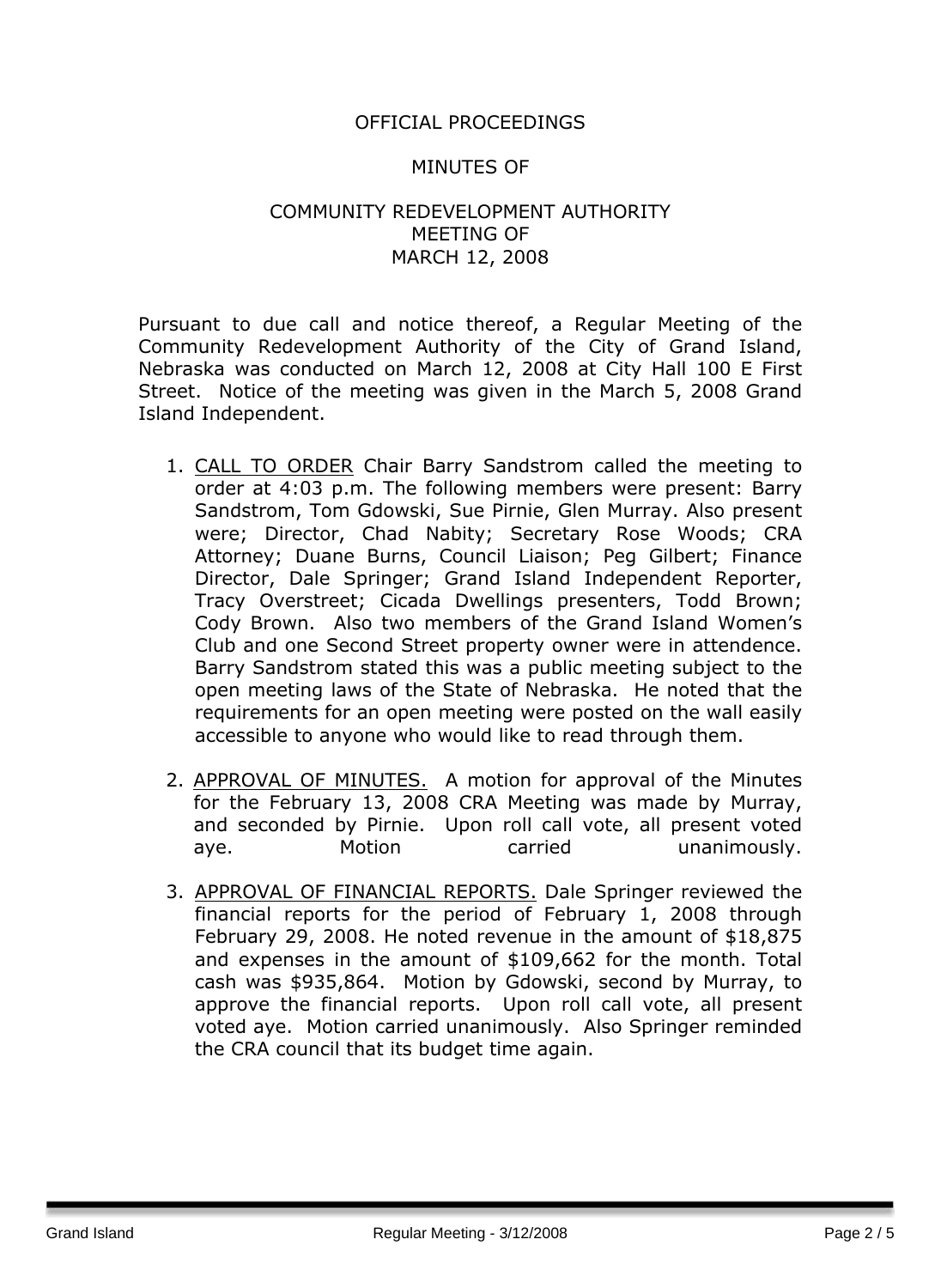- 4. APPROVAL OF BILLS. The bills were reviewed by the Authority. Motion by Pirnie, second by Gdowski, to approve the bills in the amount of \$71,731.65. Upon roll call vote all present voted aye. Motion carried unanimously to approve the payment of bills in the amount of \$71,731.65.
- 5. CONSIDERATION OF APPROPRIATING FUNDS FOR THE INSTALLATION OF CONDUIT FOR LANDSCAPING SPRINKLERS AND LIGHTING ON SEDOND STREET BETWEEN EDDY AND GARFIELD.

 Nabity explained that Scott Griepenstroh with the Nebraska Department of Roads has approved the addition of installation of 2 and 3 inch PVC conduit for irrigation lines and controls and pedestrian lighting along with the Highway 30 widening project if the CRA is willing to pay for the conduit and installation. It is estimated that approximately 6968 feet of 2" pipe would be needed and \$3484 feet of 3" pipe. The 2" pipe would cost \$4 per foot and 3" pipe would cost \$5 per foot. The total cost of the project based on the estimated length is \$45,292. This cost is substantially less than the cost to install the pipe after construction. The entire area has been declared blighted and substandard. This type of infrastructure project is consistent with the generalized redevelopment plans for the areas and a legitimate expenditure for the CRA. A MOTION is in order. Sandstrom had questions regarding the BID 6 if it was in the blighted area? Nabity confirmed it is a blighted area and the BID 6 could be made smaller when the Mayor appoints board members, and the area is reassessed. It will be easier to create a smaller BID than to enlarge the BID 6 area at a later time. Gdowski recommended more money be allotted for this BID 6. He recommended \$55,000 and if they would need more they would have to resubmit a new request to the CRA. Murray asked about a time frame for the BID 6 project? Nabity explained possibly July, this will be an aggressive project schedule and it could be early fall. The NDOR is giving property owners 3 options for the area between the sidewalk and street: seed, sod or paving brick. The creation of the district would involve a 30 day protest period before council could approve the assessment district. The cost of the assessments will be based on the plans for the district. A MOTION is in order. Motion by Gdowski, second by Pirnie, to approve the appropriating of funds at \$55,000, also if more funds would be needed for the BID 6 project, it would need to be brought up again in front of the CRA members for consideration.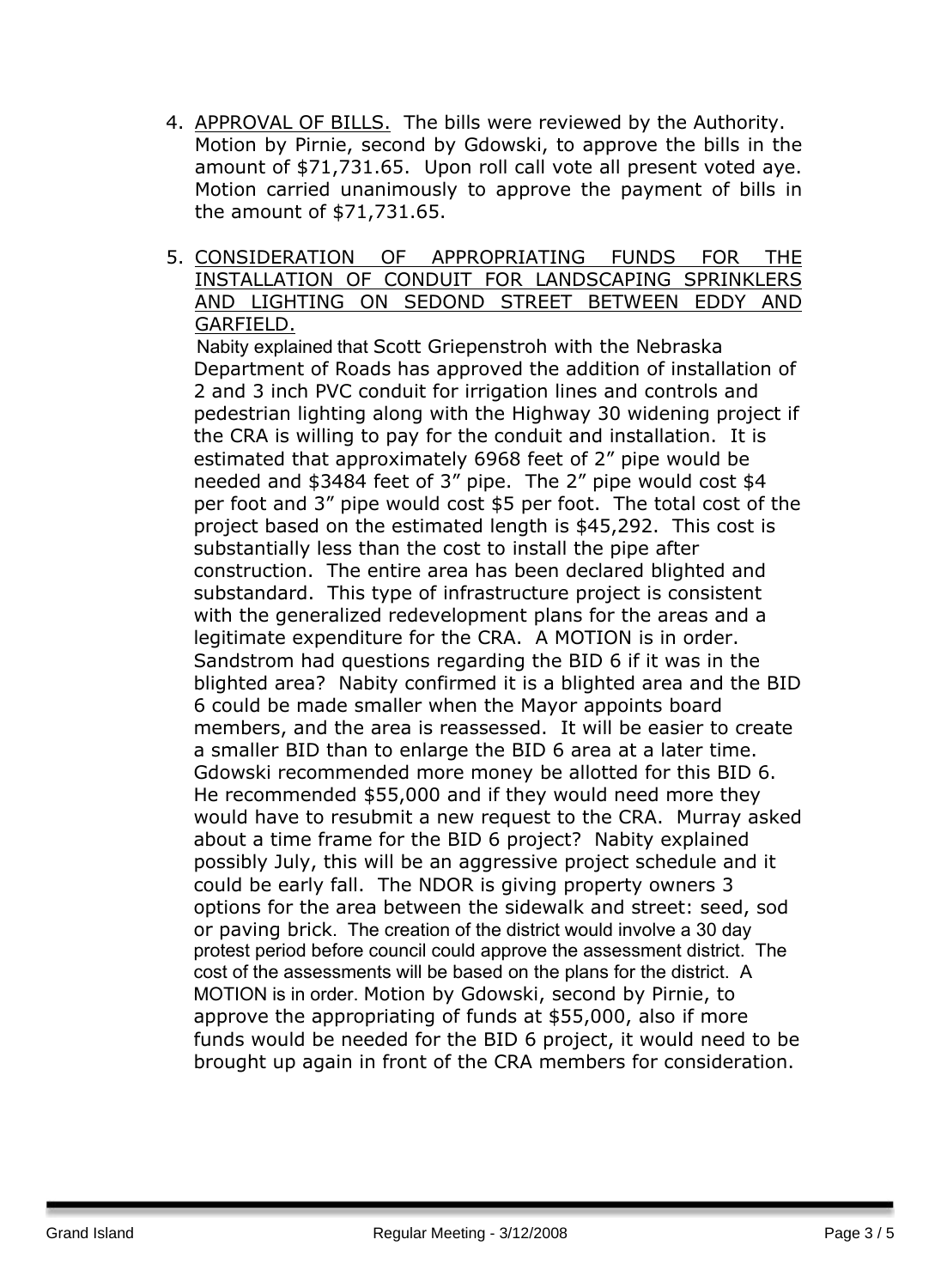Upon roll call vote, all present voted aye. Motion carried unanimously.

6. PRESENTATION BY TODD BROWN WITH CICADA DWELLINGS LLC REGARDING 3 D MODELING FOR DEVELOPMENT PROJECTS Technology is changing how everyone does business. Todd Brown presented some possibilities for using Sketchup software to create 3-D landscapes and building facades and discussed the possibilities of using these techniques in evaluating redevelopment projects. Mr. Brown has done similar work with the Hastings CRA. Nabity mentioned that other people in Grand Island also have the ability to perform this kind of work.

#### 7. REVIEW OF COMMITTED PROJECTS AND CRA PROPERTIES.

Nabity reported briefly. Total committed projects total \$573.032. Discussion was held on the status of projects. Housing Study is moving forward. Hall County has entered into an agreement to have their building demolished. This could take two to four weeks. Romsa Real Estate Center is still waiting to hear back about permits. The Harmony Bldg is now paid off, this project is now complete. The house at 211 E  $1<sup>st</sup>$  is ready for demolition. The Grand Island Fire Department will use it for training purposes before burning it down. The demolition contractor is currently waiting for the gas company to cap off the gas line. Good Will Façade still moving forward. Wayside Horns was approved by City Council, Tuesday night, March 11, 2008. The BID 6 project will be added in place for the Harmony Bldg., for \$55,000.

- 8. ADJOURN TO EXECUTIVE SESSION TO DISCUSS NEGOTIATIONS. No session to discuss negations.
- 9. APPROVE RESOLUTION OR RESOLUTIONS TO PURCHASE/SELLPROPERTY No action needed.

#### 10. DIRECTOR'S REPORT

Nabity reported that Mike Galvin was awarded the bid to tear down the building they are just waiting for the gas company to cap the line. Also Ray O'Connor expressed an interest in the Star Motel property.

11. ADJOURNMENT. Chairman Sandstrom adjourned the meeting at 4:45 p.m. The next meeting is scheduled for April 9, 2008.